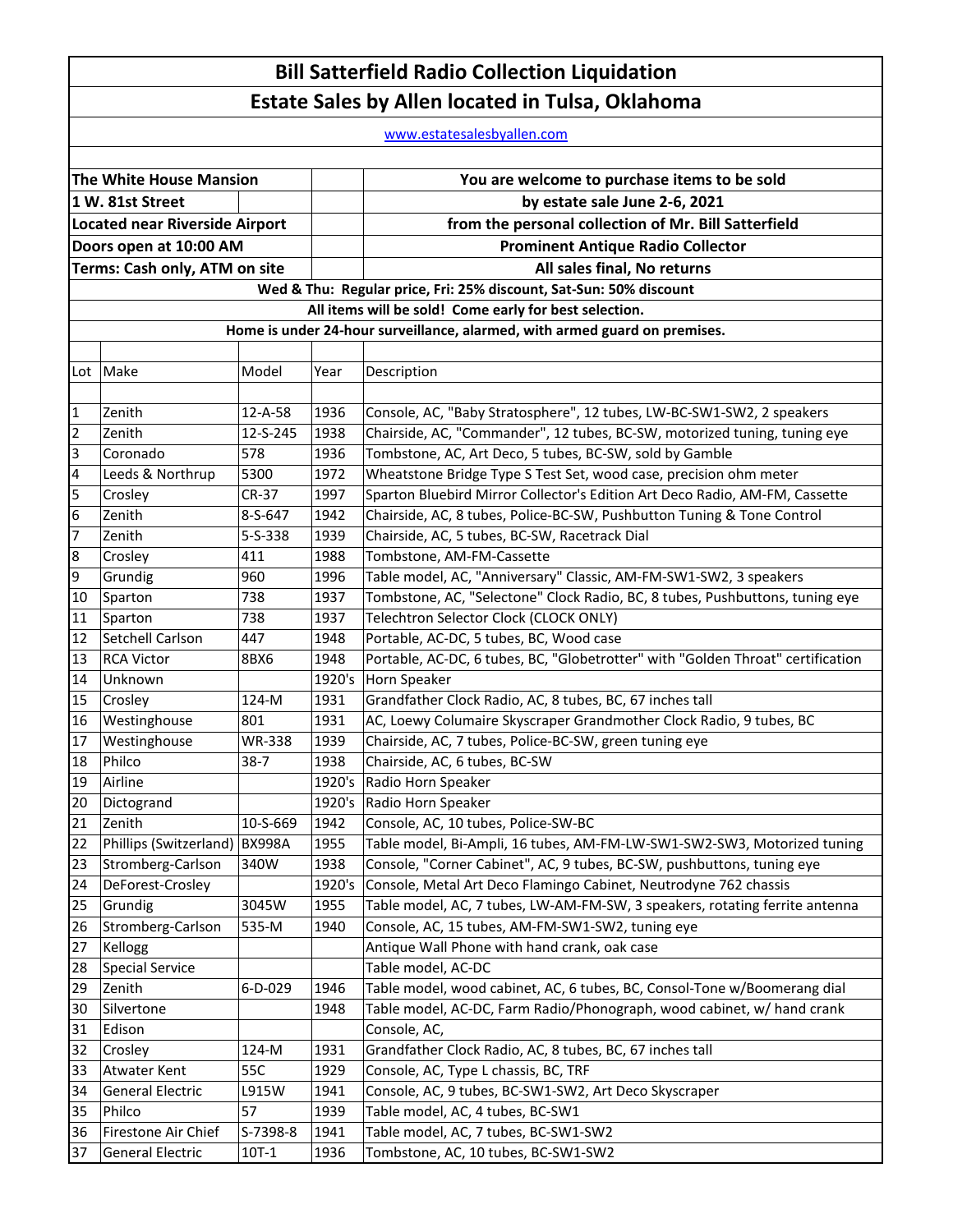| 38 | <b>RCA Victor</b>      | 24BT-2         | 1940   | Table model, Farm radio, 4 tubes, BC                                          |
|----|------------------------|----------------|--------|-------------------------------------------------------------------------------|
| 39 | Kolster                | $6-D$          | 1926   | Table model, wood cabinet, AC, 6 tubes, BC, TRF                               |
| 40 | <b>Electronic Labs</b> | 2701           | 1947   | Table model, AC-DC, 6 tubes, BC                                               |
| 41 | Zenith                 | 7H820          | 1948   | Table model, brown plastic cabinet, AC-DC, AM-Dual FM, 7 tubes                |
| 42 | <b>RCA Victor</b>      | 75X11          | 1947   | Table model, plastic cabinet, AC-DC, 5 tubes, BC                              |
| 43 | Truetone               | D-1612         | 1947   | Wood end table w/radio, AC, 5 tubes, BC                                       |
| 44 | Silvertone             | 1923           | 1936   | Table model, wood cabinet, Farm radio w/power supply, 6 tubes, LW-BC-SW       |
| 45 | Atwater Kent           | E <sub>3</sub> | 1928   | Radio speaker, metal case                                                     |
| 46 | Atwater Kent           | 33             | 1927   | Console with speaker, AC, 6 tubes, BC, TRF                                    |
| 47 | Sparton                | 5056           | 1950   | "The Kenwood" Television, console, AC, mahogany wood cabinet                  |
| 48 | Wilcox-Gay             |                | 1936   | Tombstone, AC, 5 tubes, BC-SW                                                 |
| 49 | Crosley                | 124-M          | 1931   | Grandfather Clock Radio, AC, 8 tubes, BC, 67 inches tall                      |
| 50 | Radiobar of America    | <b>Baradio</b> | 1932   | Radiobar with glassware, mirror, lights, radio                                |
| 51 | General Electric       | 321            | 1946   | Table model, wood cabinet, AC-DC, 6 tubes, BC                                 |
| 52 | Temple                 | E-514          | 1946   | Table model, wood cabinet, AC-DC, 5 tubes, BC                                 |
| 53 | Silvertone             | 7054           | 1947   | Table model, wood cabinet, AC-DC, 6 tubes, BC, pushbutton tuning              |
| 54 | <b>RCA Victor</b>      | AC 091B        | 1978   | Portable Television, 9 inch screen, B&W, solid state, analog receiver         |
| 55 | Philco                 | 60B            | 1935   | Cathedral, AC, 5 tubes, BC                                                    |
| 56 | E.H. Scott             | 15             | 1934   | Console, AC, 15 tubes, All Wave Receiver, complete                            |
| 57 | Silvertone             | 4437           | 1937   | Tombstone, AC, 6 tubes, BC-SW                                                 |
| 58 | Zenith                 | 6S340          | 1939   | Chairside, AC, 6 tubes, BC-SW, pushbutton tuning                              |
| 59 | <b>RCA Victor</b>      | <b>18T</b>     | 1947   | Table model, wood cabinet, AC, 8 tubes, BC-SW1-SW2, pushbutton tuning         |
| 60 | Admiral                | 6T04           | 1946   | Table model, wood cabinet, AC-DC, 5 tubes, BC                                 |
| 61 | Philco                 | 46-420         | 1946   | Table model, brown Bakelite "Hippo" cabinet, 6 tubes, AC-DC, BC               |
| 62 | Crosley                | JC-6TN         | 1955   | Table model, AC clock radio, AC-DC radio, 5 tubes, BC                         |
| 63 | <b>RCA Victor</b>      | 54B2           | 1946   | Portable, battery, 4 tubes                                                    |
| 64 | Philco                 | 49-901         | 1949   | Table model, Bakelite "Secretary" cabinet painted ivory, AC-DC, 5 tubes, BC   |
| 65 | Crosley                | 10-137         | 1952   | Table model, chartreuse/gold Bakelite "Dashboard" cabinet, AC-DC, 5 tubes, BC |
| 66 | Philco                 | 46-350         | 1946   | Portable, Leather/Canvas roll top case, AC-Battery, 6 tubes, BC               |
| 67 | Emerson                | A130           | 1936   | Table model, wood cabinet, AC-DC, 5 tubes, BC                                 |
| 68 | Zenith                 | S-46917        | 1959   | Table model, wood cabinet, AC-DC, 5 tubes, AM-FM High Fidelity, AFC           |
| 69 | Zenith                 | 675G           | 1962   | Portable, Royal 675, 6 transistors, BC                                        |
| 70 | Telefunken             | 5261W          | 1961   | Table model, Jubilate de Luxe, wood case, AC, 6 tubes, AM-FM-SW1-SW2          |
| 71 | Philco                 | 38-12C         | 1938   | Table model, wood cabinet, AC, 5 tubes, BC                                    |
| 72 | Magnavox               | AM12           | 1960   | Table model, wood cabinet, AC, 8 tubes, BC, 2 speakers                        |
| 73 | Zenith                 | R615Y          | 1954   | Table/portable model, black plastic cabinet, AC, 6 tubes, BC                  |
| 74 | Motorola               | 7VT3A          | 1948   | Portable Television, black Bakelite cabinet, 7 inch screen, analog receiver   |
| 75 | Zenith                 | 8S451          | 1940   | Chairside, AC, 8 tubes, Police-BC-SW, pushbutton tuning, green tuning eye     |
| 76 | Firestone Air Chief    | S-7396-2       | 1942   | Table model, wood cabinet, battery, 4 tubes, BC                               |
| 77 | Meck Trail Blazer      | 5B5            | 1949   | Table model, wood cabinet, battery, 5 tubes, BC                               |
| 78 | Zenith                 | 5F134          | 1937   | Tombstone, farm radio, battery, 5 tubes, Police-BC-SW                         |
| 79 | Flash-A-Call           |                | 1940's | Intercom desk speaker, wood cabinet                                           |
| 80 | Seeburg                | 3W1            | 1949   | Wall-O-Matic 100 Jukebox Wallbox                                              |
| 81 | Crosley Dynacone       | Type F         | 1928   | Radio speaker, metal case                                                     |
| 82 | Philco                 | 214            | 1928   | Radio speaker, metal case                                                     |
| 83 | <b>RCA Victor</b>      | $100-A$        | 1927   | Radio speaker, metal case                                                     |
| 84 | Zenith                 | 8S548          | 1941   | Chairside, AC, 8 tubes, Police-BC-SW, pushbutton tuning                       |
| 85 | Sony                   | 8FC-35         | 1967   | Table model alarm clock radio, solid state, AM-FM                             |
| 86 | Grundig                | 2077           | 1957   | Table model, wood cabinet, AC, 6 tubes, AM-FM-SW, 3 speakers, tuning eye      |
| 87 | Stromberg-Carlson      | 340W           | 1938   | Console, "Corner Cabinet", AC, 9 tubes, BC-SW, pushbuttons, tuning eye        |
| 88 | Zenith                 |                | 1960's | Vintage Zenith Illuminated Advertising Sign "Radio-Television-High Fidelity"  |
| 89 | Zenith                 | <b>NO52S</b>   | 1981   | Portable television, B&W, 5 inch screen, AC-DC, AM-FM clock radio, analog     |
| 90 | <b>Boss</b>            | <b>BRS5768</b> |        | Boss Speakers (2), 5x7, 80 watts, housed in reproduction Philco 20 cabinet    |
| 91 | Sony                   | TV-720U        | 1969   | Portable television, B&W, 7 inch screen, AC-DC, solid state, analog receiver  |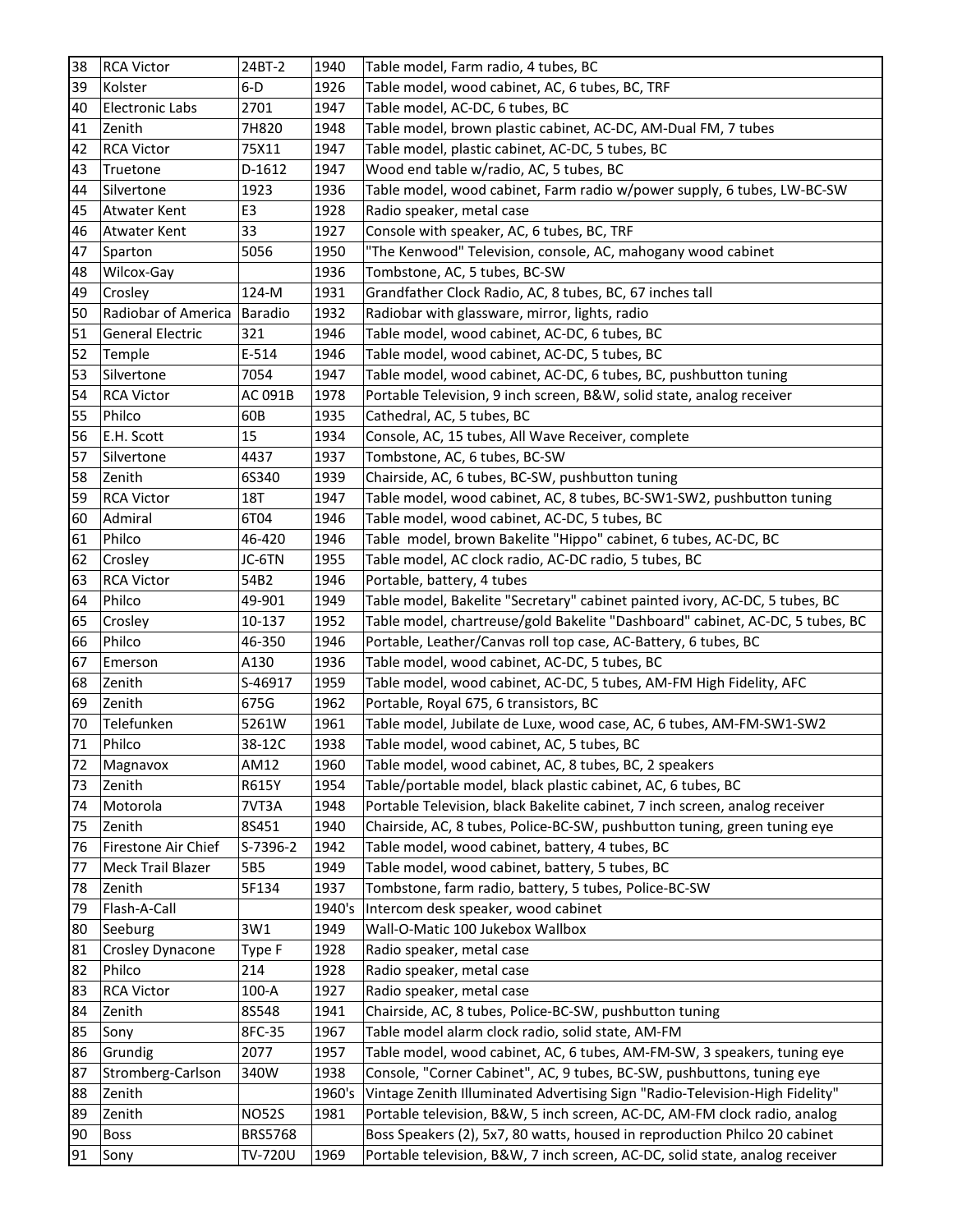| 92  | Silvertone            | 7054             | 1947      | Table model, wood cabinet, AC-DC, 6 tubes, BC, pushbuttons, original manual     |
|-----|-----------------------|------------------|-----------|---------------------------------------------------------------------------------|
| 93  | Delco                 | R-1212           | 1942      | Table model, wood cabinet, AC-DC, 6 tubes, BC-SW, pushbutton tuning             |
| 94  | Philco                | 49-603           | 1949      | Portable "Hand Bag" (Rare) model, Bakelite/leather cabinet, AC-DC, 5 tubes, BC  |
| 95  | <b>RCA Victor</b>     | 66BX             | 1946      | "Globetrotter", Portable, plastic cabinet, AC-DC/Battery, 6 tubes, BC           |
| 96  | <b>Atwater Kent</b>   | 46               | 1929      | Table model, green/black painted metal cabinet with lid, AC, 8 tubes, BC, TRF   |
| 97  | Magnavox              | R <sub>2</sub> B | 1923      | Speaker horn, no driver (Horn only)                                             |
| 98  |                       |                  |           | Antique Telephone, wood cabinet, Magneto Desk Set, Crank, Receiver & Cradle     |
| 99  | <b>RCA Victor</b>     | MI-13174         | 1949      | Coin operated hotel table radio, metal cabinet, AC-DC, 6 tubes, BC-SW           |
|     | 100 DeForest          | $F-5-AL$         | 1926      | Table model, leatherette covered cabinet, Battery, 5 tube, 3 dial, TRF receiver |
|     | $101$ Wales           | KFA-W7           | 1959      | Table model, plastic cabinet, AC-DC, 7 tubes, AM-FM                             |
|     | 102 Philco            |                  |           | Table model, wood cabinet, AC-DC, 5 tubes, BC                                   |
|     | 103 Stewart-Warner    | 51T56            | 1947      | Table model, wood cabinet, AC-DC, 5 tubes, BC                                   |
|     | 104 Pilotuner         | T601             | 1947      | Table model, wood cabinet, AC, FM Tuner for AM Radio, 5 tubes                   |
|     | $105$ Sony            | <b>FD-10A</b>    | 1987      | Watchman analog television, B&W, 2 inch screen, UHF-VHF, battery powered        |
|     | $106$ Sony            | <b>FD-10A</b>    | 1987      | Watchman analog television, B&W, 2 inch screen, UHF-VHF, battery powered        |
|     | 107   Admiral         | YH611            | 1966      | "Melodist" table model, wood cabinet, AC-DC, 6 tubes, AM-FM                     |
|     | 108 Emerson           | 512              | 1946      | Table model, wood cabinet, AC-DC, 5 tubes, BC                                   |
|     | 109 Crosley           | 515              | 1935      | "Fiver" model, Tombstone, AC, 5 tubes, BC-SW                                    |
|     | 110 Motorola          | 51F11            | 1941      | Table model, wood cabinet, record player/AM radio, 5 tubes                      |
|     | 111 RCA Victor        | 8X521            | 1948      | Table model, plastic cabinet, AC-DC, 5 tubes, BC                                |
|     | 112 Seiberling        | 576-1-6A         | 1946      | "Musicaire" Table model, plastic cabinet, AC-DC, 6 tubes, BC                    |
|     | 113 Zenith            | 4B231            | 1938      | Tombstone, Farm Radio, 6 volt Battery powered, 4 tubes, BC                      |
|     | 114 Stewart-Warner    | 435              | 1928      | Radio speaker, table model, metal case                                          |
|     | 115 Philco            | D-736            | 1955      | Table model, wood cabinet, Clock radio, AC, 5 tubes, BC                         |
|     | 116 Tele-Tone         | 111              | 1948      | Table model, wood cabinet, AC-DC, 5 tubes, BC                                   |
|     | 117 RCA Victor        | $1-C-5KE$        |           | Table model, plastic cabinet, Clock radio, AC-DC, 5 tubes, BC                   |
|     | 118 Crosley           | 517-D            | 1940      | "Fiver" table model, brown metal cabinet, Bakelite grill, AC, 5 tubes, BC-SW    |
|     | 119 Watterson         | 4581             | 1946      | Table model, wood cabinet, AC-DC, 5 tubes, BC                                   |
|     | 120 Bendix            | 753M             | 1953      | "The Marion" Table model, wood cabinet, Clock radio, AC, 5 tubes, BC            |
|     | 121 Echophone         | EC-113           | 1946      | Table model, wood cabinet, AC-DC, 6 tubes, 2 speakers, BC-SW1-SW2               |
|     | 122 General Electric  | 404              | 1950      | Table model, plastic cabinet, AC-DC, 6 tubes, BC                                |
|     | 123 Radio Hideaway    |                  |           | Radio Hideaway Safe, plastic, disguised as AM-FM radio                          |
|     | 124 Majestic          |                  |           | Desk model, wood cabinet, vacuum tube Intercom                                  |
|     | 125 Zenith            | 6G001Y           | 1946      | Portable "Universal" DX radio, wood/canvass cabinet, 6 tubes, AC/Battery, BC    |
|     | 126 RCA Victor        | 1R81             | 1951      | Table model, plastic cabinet, AC-DC, 8 tubes, AM-FM                             |
|     | 127 Silvertone        | 1987             | 1936      | Table model, wood cabinet, AC, 6 tubes, MW-2xSW                                 |
|     | 128 Coca-Cola         | OTR-1949         | 1988      | Table model, plastic cabinet, AC, solid state, AM-FM-Cassette                   |
|     | 129 Stewart-Warner    | 900 series 1929  |           | Table model, brown metal cabinet, AC, 8 tubes, BC                               |
|     | 130 Stromberg-Carlson | 1101HB           | 1946      | Table model, brown Bakelite cabinet, AC-DC, 6 tubes, BC                         |
|     | 131 Emerson           |                  | 1940      | Table model, wood cabinet, AC-DC, 5 tubes, BC                                   |
|     | 132 Zenith            | 6R886            | 1948      | Table model, wood cabinet, AM radio/phonograph, AC, 6 tubes, BC                 |
|     | 133 Hallicrafters     | <b>R-46B</b>     | 1955      | Radio speaker (3.2 ohm), table model, metal cabinet                             |
|     | 134 Hallicrafters     | $R-46$           | 1951      | Radio speaker, 5k ohm matching transformer, table model, metal cabinet          |
|     | 135 Hallicrafters     | $R-46$           | 1951      | Radio speaker, 5k ohm matching transformer, table model, metal cabinet          |
|     | 136 Just-A-Tone       | 1970             | 1970      | Table model, plastic cabinet, AC/Battery, solid state, AM-FM-SW-Air-Police-Sea  |
| 137 | Stromberg-Carlson     | 1105             | 1947      | Portable "Vagabond" DX radio, wood/canvass cabinet, 6 tubes, AC/Battery, BC     |
|     | 138 General Electric  | E81              | 1936      | Tombstone, AC, 8 tubes, All-Wave receiver                                       |
|     | 139 Thompson          | $S-60$           | 1925      | "Parlor Grand" table model, wood cabinet, AC, Neutrodyne, 5 tubes, BC           |
|     | 140 Blaupunkt         | 2320             | 1957      | Sultan 3D table model, 6 tubes, AC, MW-SW-FM, 2 speakers                        |
|     | 141 Grundig           | 3035W            | 1956      | 3D table model, 6 tubes, AC, MW-SW1-SW2-FM, 4 speakers                          |
| 142 | Grundig               | 4035W            | 1954      | 3D table model, 8 tubes, AC, MW-SW1-SW2-FM, 4 speakers                          |
|     | 143 Zenith            | K-731            | 1963      | Table model, Danish wood cabinet, AC-DC, 7 tubes, AM-FM, Long Distance          |
|     | 144 Nordmende         | 57               | 1957      | Othello 3D table model, wood cabinet, AC, 7 tubes, LW-MW-SW-FM, 4 speakers      |
|     | 145 Homebrew          | <b>NA</b>        | <b>NA</b> | Table model, wood cabinet, Scratch built breadboard Neutrodyne, NICE!           |